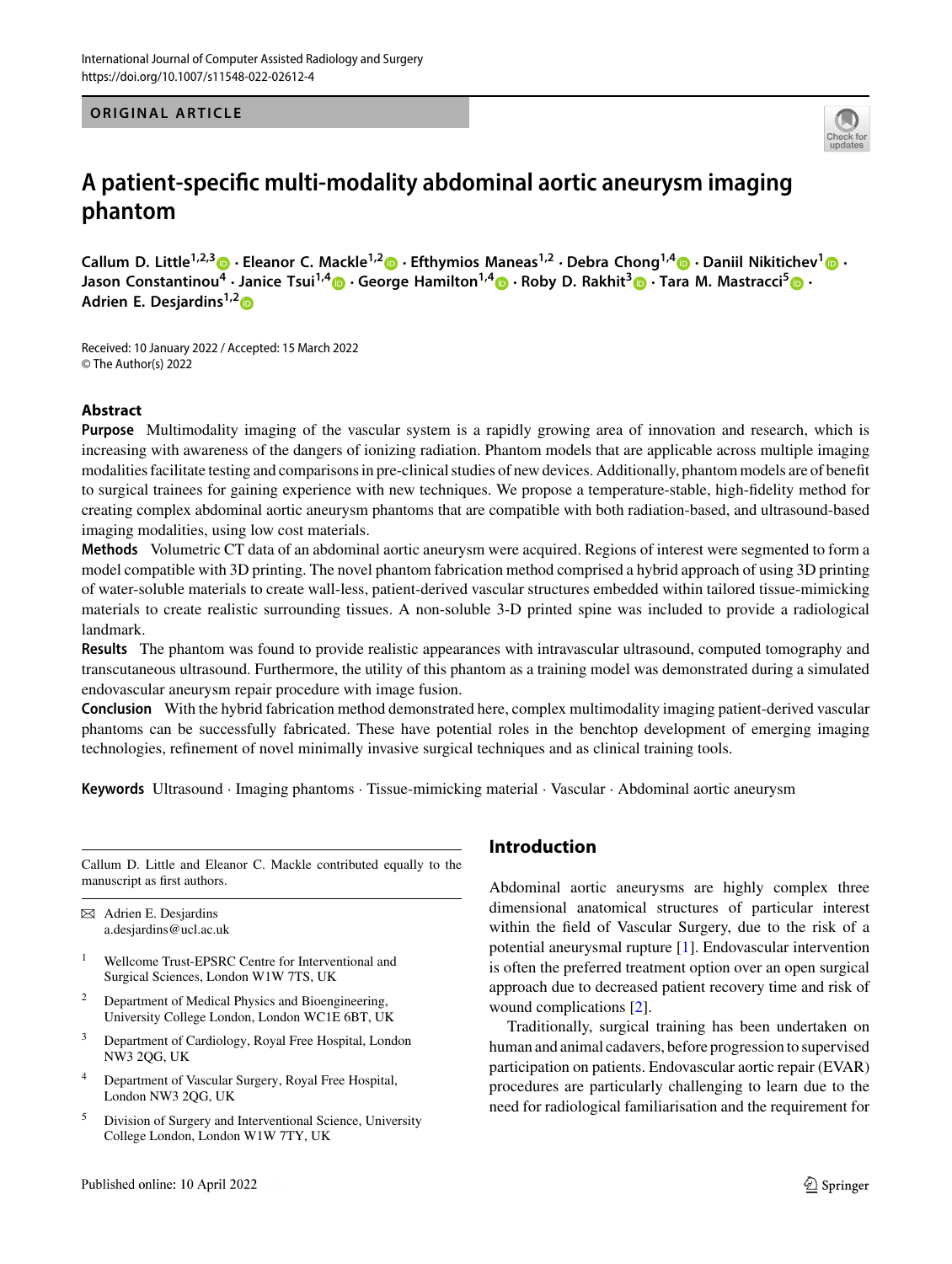Phantom models are powerful tools for trainee surgeons learning to perform these procedures. They can provide both a realistic representation of patient anatomy and an opportunity to gain familiarity with surgical equipment and techniques, without risking harm to a patient. Simulation training on phantom models has been shown to result in decreased fluoroscopy and procedural times [\[4,](#page-5-3) [5\]](#page-5-4) as well as overall volume of contrast used [\[6\]](#page-6-0), as compared to traditional teaching methods. Additionally, patient-specific phantom models can be used in the preoperative planning of interventions [\[7,](#page-6-1) [8\]](#page-6-2). Phantom models can also provide opportunity for benchtop characterization of emerging procedural devices and techniques, such as in-situ fenestration of EVAR [\[9\]](#page-6-3), prior to in-vivo testing.

Current simulation tools include both virtual reality (VR) platforms and physical phantoms. Although VR training platforms have shown promising outcomes in EVAR, with decreased procedural time and post-procedure endoleaks observed [\[10\]](#page-6-4), physical phantoms are also important tools for surgeons seeking to develop the complex motor skills required for EVAR procedures [\[11\]](#page-6-5). However, most commercially available models have many limitations. Currently, phantoms that are low-cost often tend to have a low level of anatomical accuracy and are not typically patient specific, which limits their use for surgical planning or in-depth training. Others that are more anatomically realistic tend to be very expensive, and even those may only be compatible with one imaging modality. Many methods for creating AAA models in the literature include the use of high cost or difficult-to-source materials and techniques, such as stereolithography with UV-curing resins [\[12\]](#page-6-6) [13,](#page-6-6) so they cannot readily be reproduced for clinical training. Additionally, most current phantoms include only the vessel structures [\[14\]](#page-6-7) without surrounding tissues, so that their realism and use with multimodality imaging are limited.

Image fusion (IF) is a technique where data from one imaging modality are combined with another to produce an overlay in real time. Within the field of vascular surgery, it has an increasing role in the endovascular treatment of complex aortic aneurysms, and therefore, it is important that EVAR training phantoms are designed to be compatible with IF. Using IF, preoperative CT data can be overlaid onto intraprocedural fluoroscopic images, to facilitate fenestrated stent deployment [\[9,](#page-6-3) [15\]](#page-6-8). This requires fixed radiological landmarks, such as the spine, to be visible on both of the imaging modalities.

Here, we present a novel technique based on 3D printing for creating anatomically accurate AAA phantoms, which can be used in the simulation of EVAR procedures. The methods and materials resulted in a model that is compatible with computerized tomography (CT) and ultrasound (US), and with IF. The geometry of the vascular structures was derived from patient data. The utility of this phantom is then demonstrated during a simulated EVAR procedure.

## **Methods**

## **Phantom fabrication**

There are several key steps in the fabrication method presented, which are illustrated in Fig. [1.](#page-2-0) Firstly, patient CT data are acquired allowing segmentation of areas of interest. Next, the segmentations are converted into models for 3D printing; the vasculature is then printed in a water-soluble material, whilst bone structures are printed in a non-water-soluble material. Finally, the phantom is constructed by pouring a tissue-mimicking material (TMM), which has the radiological appearance of human soft tissue, over the 3D printed model. Once the TMM has set, the phantom is submerged in water to dissolve out the vascular structures, producing a hollow, or "wall-less" phantom.

#### **Model generation**

For both models, volumetric patient-specific data were obtained from arterial phase contrast CT acquisitions (Fig. [1a](#page-2-0)). The data set was segmented manually, using an open source medical image analysis software platform (3D Slicer), according to vascular regions of interest (Fig. [1b](#page-2-0)). A 3D model of the segmented data was exported to Meshmixer (Autodesk Inc, San Rafael, CA, USA) to allow for smoothing and refinement (Fig. [1c](#page-2-0)), before generation of an STL-file compatible with 3D extrusion printing software. Unsupported structures with an overhead angle to the base plate of greater than 70˚ were segmented into separate models, to prevent the requirement for support material during the printing process, before later amalgamation (Fig. [1d](#page-2-0)). The wall thickness of the model was 1 mm with a layer height of 0.15 mm.

### **3D printing**

The models were printed using a dual extrusion, commercially available 3D printer (Ultimaker S5, Ultimaker B.V., Utrecht, Netherlands) (Fig. [1e](#page-2-0)). The material used for printing was Poly(vinyl alcohol) (PVA) (RS components Ltd, Northants, UK) which is a water soluble, non-toxic filament commonly used as a support material for 3D printing. Once printed, the separate segments were combined together to form the final model using PVA glue (Elmer's Products Inc,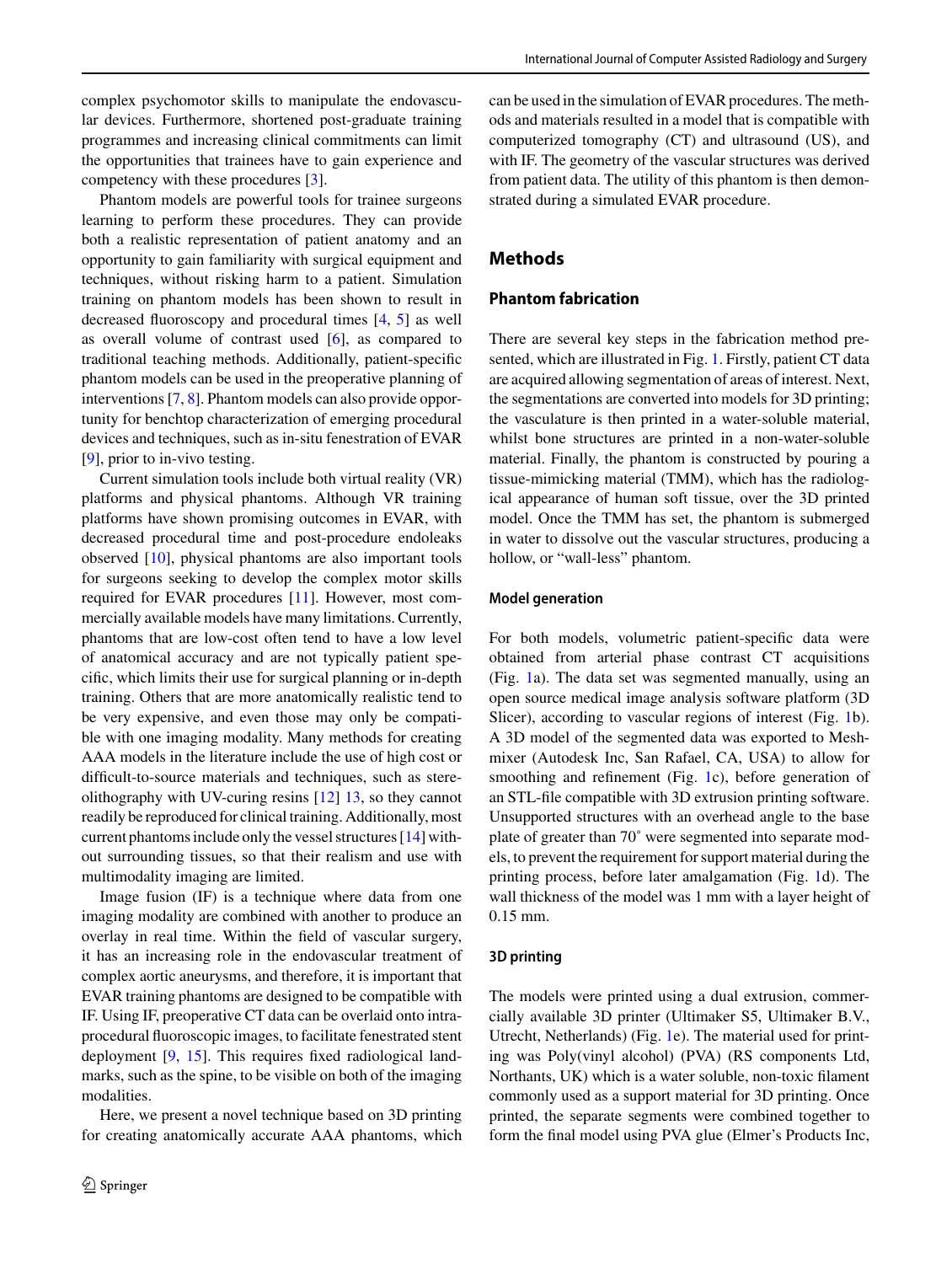

<span id="page-2-0"></span>**Fig. 1** Phantom model fabrication. (**a**) Volumetric data are acquired from a patient CT scan and (**b**) regions of interest from this data-set are manually segmented; (**c**) these segments are then exported as 3D computer aided design models and the mesh is refined to create an STL file compatible with 3D printers; (**d**) the models are orientated to negate the requirement for support material; (**e**) large overhanging structures

are separated and printed individually using PVA before (**f**) assembly into the completed model; (**g**) the printed Aorta and Spine are secured in an acrylic box with both ends of the PVA Aorta exposed; (**h**) tissue mimicking material is integrated into the box and the inner PVA Aorta is dissolved out using water

NC, USA), a water-soluble adhesive (Fig. [1f](#page-2-0)). The aorta model was secured in a custom laser-cut acrylic open-topped box, with either end of the main vascular structure exposed (Fig. [1g](#page-2-0)). An additional insoluble spine, 3D printed using Polylactic acid (PLA), was included within the model. This provided an anatomical landmark, allowing for image fusion (IF) guidance techniques and facilitating benchtop endovascular procedures.

#### **Tissue-mimicking material**

Gel-wax has recently emerged as a promising TMM and has been used to create heterogenous anatomical ultrasound tissue phantoms [\[16,](#page-6-9) [17\]](#page-6-10). It is an insoluble, mineral-oil based material that is solid at room temperature. It has a low melting point of 70˚C, above which it becomes highly mobile. Ultrasound properties can be tuned through the addition of glass spheres. Gel-wax offers several advantages compared to other TMMs such as PVA or silicone. Firstly, it is both mechanically and thermally stable; secondly, it has a low viscosity, facilitating integration into phantom models; lastly it is insoluble in water which facilitates generation of wall-less phantom models when using a water-soluble inner model.

The gel-wax (Mindsets UK, Essex, UK) was heated to a temperature of 150˚C for a period of 4 h to ensure uniform consistency. Air removal was facilitated using a vacuum chamber before glass microspheres were added in a concentration of 0.5% for acoustic scattering. The mixture was sonicated for 5 min, to guarantee uniform particle distribution and achieve acoustic homogeneity. The mixture was introduced into the acrylic open-topped box, allowing the gel-wax to surround the PVA aorta and PLA spine models, cooling into a solid state. Finally, the box was immersed in de-ionised water for 24 h. The exposed ends of the main vascular structure provided an entry point for the water resulting in the dissolution of the PVA aorta, leaving behind a negative, wall-less vascular structure, surrounded by tissue-mimicking material (Fig. [1h](#page-2-0)).

# **Imaging**

#### **Transcutaneous ultrasound**

Transcutaneous ultrasound imaging was obtained using a commercially available clinical system (HS40, Samsung Healthcare, Seoul, South Korea) with a curved array transducer probe (C2-8) operating with a frequency range of 2–6 MHz. The phantom was submerged in water to remove acoustic shadowing from air.

#### **Intravascular ultrasound**

Intravascular ultrasound was performed using an intracoronary imaging system (Opticross, Boston Scientific, Marlborough, MA, USA) operating with a transducer frequency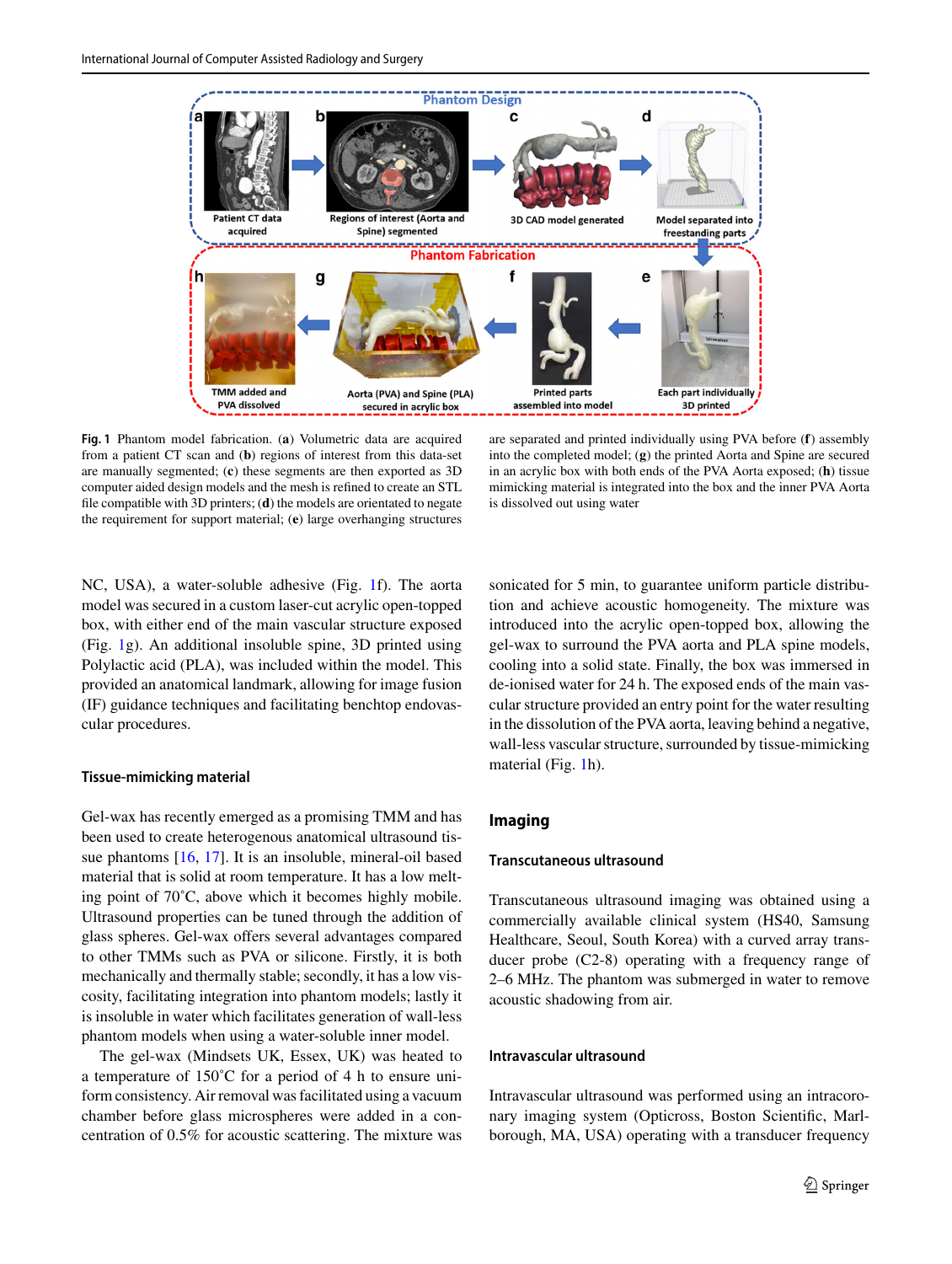of 40 MHz. A 0.018-in. diameter coronary guidewire (Hi-Torque Balance Middleweight, Abbott Cardiovascular, MN, USA) was passed through the water-filled phantom and fixed at either end. The imaging catheter was then loaded onto the coronary guidewire and positioned in the region of an iliac vessel. Images were acquired with an automated pullback speed of 1 mm/s.

#### **Computerised tomography**

CT acquisition was acquired using a 320-slice scanner (Aquillion One, Canon Medical Systems Corporation, Tochigi, Japan), with a CT angiography protocol (thickness 0.5 mm; 100 kV; rotation time 0.5 s; mA R 388). To provide realistic contrast enhancement for the vascular structures, the phantom was submerged in a mixture of water and Iodixanol (Visipaque, GE Healthcare, Chicago, IL, USA), a water soluble, isosmolar, non-ionic, iodinated radiographic contrast agent.

## **Results**

With transcutaneous ultrasound imaging various anatomical areas of interest were clearly delineated (Fig. [2a](#page-4-0)). The transcutaneous axial view (Fig. [2a](#page-4-0)) demonstrates the main aorta (A), renal (LR/RR), and superior mesenteric (SMA) arteries, visible as hypoechoic areas. The TMM appears as a homogenous hyperechoic medium surrounding these structures. In the longitudinal view (Fig. [2b](#page-4-0)) the abdominal aortic aneurysm sac (AAA) and neck are visible. Intravascular ultrasound of the phantom (Fig. [2c](#page-4-0)) demonstrates an echobright cylindrical structure consistent with the appearance of vascular endothelium, with underlying low attenuation material consistent with the appearance of adventitia.

The CT acquisition of the phantom was compared to the original patient CT dataset from which the phantom was derived (Fig. [3\)](#page-4-1). Three different radiological planes, at similar slices, are demonstrated; axial **(**Fig. [3a](#page-4-1), b), Sagittal (Fig. [3c](#page-4-1), d) and coronal (Fig. [3e](#page-4-1), f). In both acquisition sets, there is contrast clearly visible within the vascular structures, allowing for delimitation from surrounding material. The aneurysmal sac of the complex abdominal aortic aneurysm (AAA) is seen in two orthogonal views (Fig. [3d](#page-4-1), f), with orientation of visceral side branches, such as Iliacs (IL), Renals (RR/LR), Superior Mesenteric (SMA) and Coeliac (C), preserved. The PLA spine (S) included in the phantom model is visible as a radiopaque structure (Fig. [3b](#page-4-1)) and corresponds with the appearance of the spine from the patient's CT scan (Fig. [3a](#page-4-1)).

The phantom model was utilised successfully as part of an EVAR training simulation. A trainee with no prior experience of EVAR deployed a AAA endovascular bifurcated stent (Zenith Flex, Cook Medical, Bloomington, IL, USA) under the guidance of a Consultant Vascular Surgeon (Fig. [4a](#page-5-5)). Access to the aorta was obtained through the right iliac. Fluoroscopy was used to confirm positioning of the device (Fig. [4b](#page-5-5)).

## **Discussion**

The method of fabrication that we have presented here can be used to create a high-fidelity patient specific vascular phantom of an AAA, compatible with both US and CT imaging. The novelty of this study stems from several factors. Firstly, the use of 3D printed dissolvable vascular models embedded within TMM. Secondly, we have demonstrated the phantom's utility as a training tool during simulation of an EVAR procedure. The materials used in the fabrication process are inexpensive, stable at room temperature and have no specific limitations on shelf-life. The total material cost of the phantom was less than  $\bigoplus$  100. Similar phantoms with material costs of up to  $\epsilon$ 2000 are quoted in the literature as reaching [\[13\]](#page-6-11). The use of 3D printed dissolvable models allows for complex geometries to be generated, which not achievable using current techniques. The inclusion of radiopaque landmarks within the model ensures compatibility with image fusion guidance techniques, which help facilitate detection of visceral side-branches during complex EVAR procedures [\[15\]](#page-6-8). A further advantage of this fabrication method is that the process of dissolving the printed structures out of the model leaves behind a hollow, wall-less vasculature. This then has a realistic ultrasound appearance, and does not have the highly reflective signals that are present using traditional silicone tubing or resin-based imaging phantoms.

Whilst the potential utility of the fabricated AAA phantom model has been demonstrated in the simulation of an EVAR procedure, further evaluation in the form of surgeon feedback and objective outcome data is required to determine the efficacy of this as a training tool. It is, however, envisaged that other complex vascular structures, such as coronary or cerebral vessels, can be recreated using the same method. This may allow fabrication of suitable phantoms for simulation of procedures relevant to trainee Interventional Cardiologists or Radiologists, provided accurate luminal casts can be made of small vessels. In addition to compatibility with transcutaneous ultrasound, the phantom model produces realistic imaging when IVUS is used. IVUS has a role in EVAR procedures allowing accurate sizing of vessels and reducing contrast volume [\[18\]](#page-6-12). IVUS is also frequently used to guide coronary and peripheral vascular angioplasty and therefore compatibility with this imaging modality broadens the applicability of this phantom. Compatibility with both IVUS and transcutaneous US could allow for EVAR procedures to be performed with reduced ionising radiation. For instance,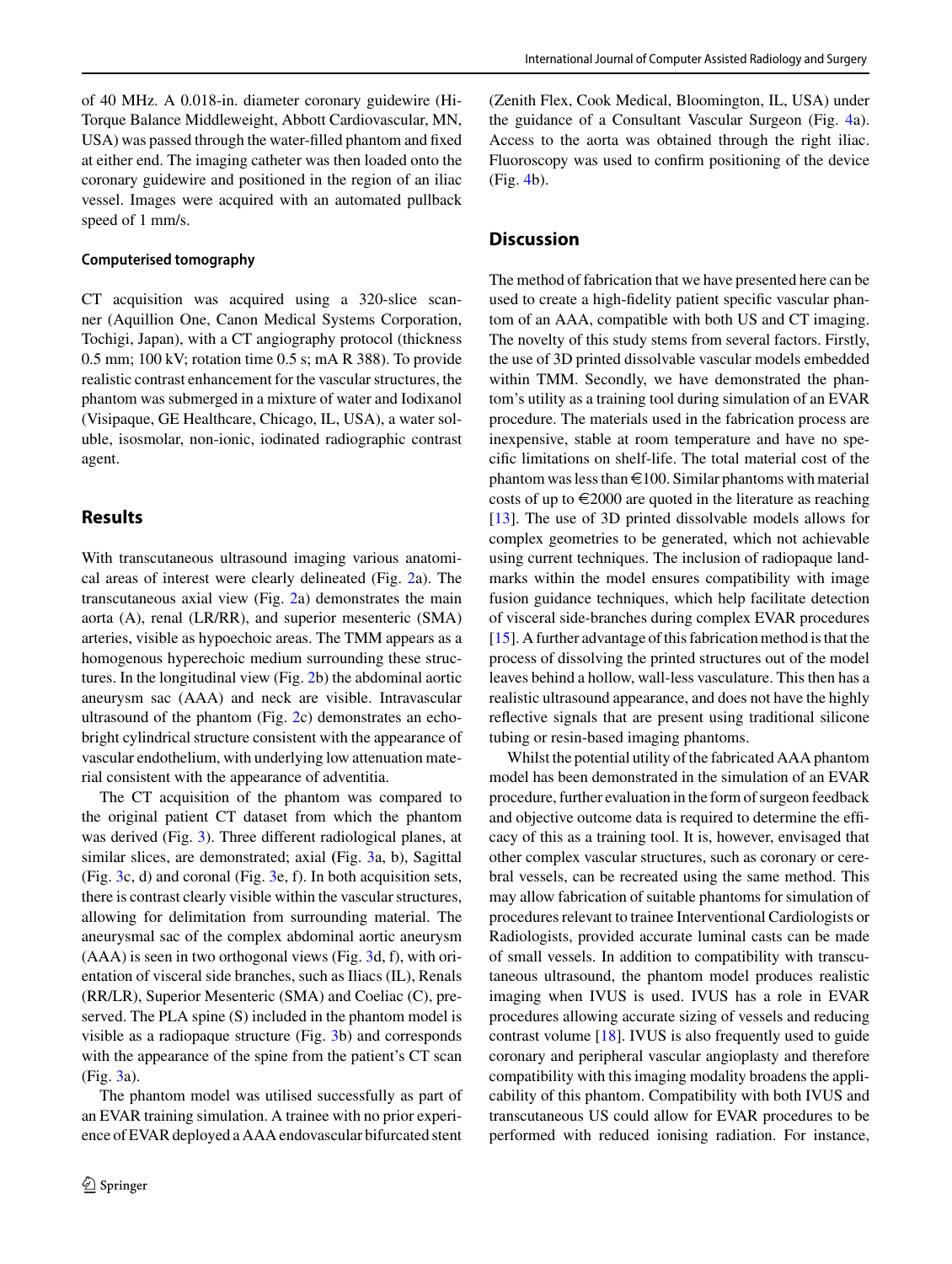

<span id="page-4-0"></span>**Fig. 2** Ultrasound imaging of the phantom model. (**a**) External ultrasound demonstrating an axial view of the Aorta (**A**) surrounded by an ultrasonically homogenous tissue mimicking material. Left (LR)/ Right (RR) Renal arteries and the Superior Mesenteric Artery (SMA) origins

are visible. (**b**) A longitudinal view demonstrating the Abdominal Aortic Aneurysm sac (AAA). (**c**) Intravascular ultrasound with the imaging catheter (IVUS) located centrally within the lumen of the vessel. W represents acoustic artefact created by the coronary guidewire used to insert the imaging probe

<span id="page-4-1"></span>**Fig. 3** Comparison of CT acquisitions from both the patient with an abdominal aortic aneurysm and the patient-derived phantom model. (**a**) Axial view of patient CT at the level of the renal artery bifurcation with the left renal artery (LR), spine (S) and aorta (A) demonstrated; (**b**) Corresponding axial view from the phantom model CT demonstrating the same structures surrounded by tissue mimicking material (TMM); (**c**) Sagittal view of patient CT demonstrating abdominal aortic aneurysm (AAA) sac, coeliac artery (C), superior mesenteric artery (SMA) and iliac artery (IL); (**d**) Corresponding sagittal view from the phantom model CT; (**e**) Coronal view of patient CT demonstrating the abdominal aortic aneurysm (AAA) and right renal artery (RR); f) Corresponding coronal slice of phantom model CT



emerging ultrasonic tracking technologies with fibre optic receivers integrated into devices [\[19\]](#page-6-13) could be used to accurately position the stent graft; likewise, emerging rotational intravascular technologies could be used to align fenestrations with side branches [\[20\]](#page-6-14).

The smallest vessel size fabricated in this model was the right renal artery (ca. 5 mm diameter); however depending on the resolution of the 3D printer system used, it may be possible to include vessels as small as 1 mm in diameter [\[21\]](#page-6-15). This would allow reproduction of complex arteriole vascular beds, such as those seen with arterio-venous malformations [\[22\]](#page-6-16) if a good luminal model could be created. Indeed, the utility of dissolvable structures is not limited to recreation of vascular structures but can also potentially be used to simulate other hollow branching systems such as lymphatics, ureters or the biliary tree. Surrounding these structures with tissue mimicking material, cast in organ-specific shapes, could allow for realistic imaging phantoms for visceral organs such as the liver, kidney or prostate. The TMM used was specific to ultrasound imaging, however inclusion of alternative materials with differing imaging contrast could potentially allow for compatibility with further imaging modalities such as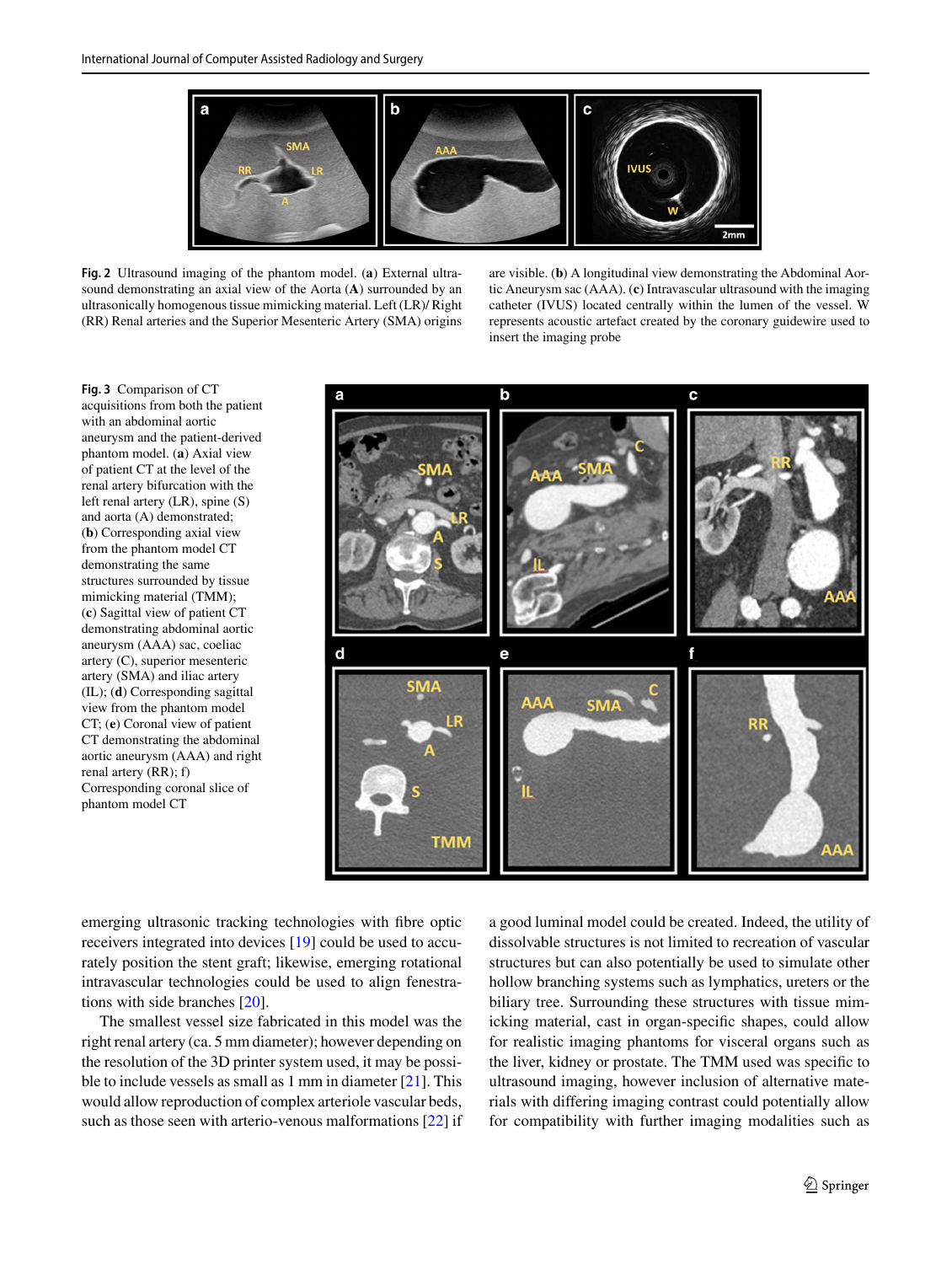<span id="page-5-5"></span>**Fig. 4** Simulated EVAR procedure. (**a**) Insertion of catheter (Ca) into the aorta (A) during the simulated EVAR procedure with the spine (S) visible within the tissue mimicking material (TMM); (**b**) anterior–posterior fluoroscopic view of the phantom model post EVAR stent deployment. The spine (S) is visible as a hyperdense structure with the left renal artery (LR), right renal artery (RR) and aorta (A) visible as hypodense structures



magnetic resonance imaging (MRI). Furthermore, the elastic properties of the tissue mimicking material used in this study can be altered by the addition of paraffin oil [\[17\]](#page-6-10), allowing further tailoring of vascular phantoms for use with flow simulations in a wide range of clinical contexts [\[23,](#page-6-17) [24\]](#page-6-18).

## **Conclusions**

Through a hybrid approach including 3D printing vascular structures in water-soluble material, and integration of tissue mimicking materials, anatomically complex multimodality patient-specific imaging phantoms can be fabricated, which are of use in simulation training of EVAR.

**Funding** This work was supported by the National Institute for Health Research UCL Biomedical Research Centre and the Wellcome/EPSRC Centre for Interventional and Surgical Sciences (WEISS) (203145Z/16/Z; NS/A000050/1).

## **Declarations**

**Conflict of interest** The authors declare that they have no conflict of interest.

**Research involving human participants and/or animals** All procedures performed in studies involving human participants were in accordance with the ethical standards of the institutional and/or national research committee and with the 1964 Helsinki Declaration and its later amendments or comparable ethical standards. This article does not contain any studies with animals performed by any of the authors.

**Informed consent** For this study, an anonymised computed tomography (CT) dataset was provided by T.M.M. (co-author). Informed consent was obtained from all individual participants included in the study.

**Open Access** This article is licensed under a Creative Commons Attribution 4.0 International License, which permits use, sharing, adaptation, distribution and reproduction in any medium or format, as long as you give appropriate credit to the original author(s) and the source, provide a link to the Creative Commons licence, and indicate if changes were made. The images or other third party material in this article are included in the article's Creative Commons licence, unless indicated otherwise in a credit line to the material. If material is not included in the article's Creative Commons licence and your intended use is not permitted by statutory regulation or exceeds the permitted use, you will need to obtain permission directly from the copyright holder. To view a copy of this licence, visit [http://creativecomm](http://creativecommons.org/licenses/by/4.0/) [ons.org/licenses/by/4.0/.](http://creativecommons.org/licenses/by/4.0/)

## **References**

- <span id="page-5-0"></span>1. Brown PM, Zelt DT, Sobolev B (2003) The risk of rupture in untreated aneurysms: the impact of size, gender, and expansion rate. J Vasc Surg 37:280–284. <https://doi.org/10.1067/mva.2003.119>
- <span id="page-5-1"></span>2. Chaikof EL, Dalman RL, Eskandari MK, Jackson BM, Lee WA, Mansour MA, Mastracci TM, Mell M, Murad MH, Nguyen LL, Oderich GS (2018) The Society for vascular surgery practice guidelines on the care of patients with an abdominal aortic aneurysm. J Vasc Surg 67:2–77. <https://doi.org/10.1016/j.jvs.2017.10.044>
- <span id="page-5-2"></span>3. [Dean B, Pereira E \(2011\) Surgeons and training time. BMJ.](https://doi.org/10.1136/bmj.d6724) https:// doi.org/10.1136/bmj.d6724
- <span id="page-5-3"></span>4. Torres IO, De Luccia N (2017) A simulator for training in endovascular aneurysm repair: the use of three dimensional printers. Eur [J Vasc Endovasc Surg 54:247–253.](https://doi.org/10.1016/j.ejvs.2017.05.011) https://doi.org/10.1016/j.ejvs. 2017.05.011
- <span id="page-5-4"></span>5. Kim AH, Kendrick DE, Moorehead PA, Nagavalli A, Miller CP, Liu NT, Wang JC, Kashyap VS (2016) Endovascular aneurysm repair simulation can lead to decreased fluoroscopy time and accurately